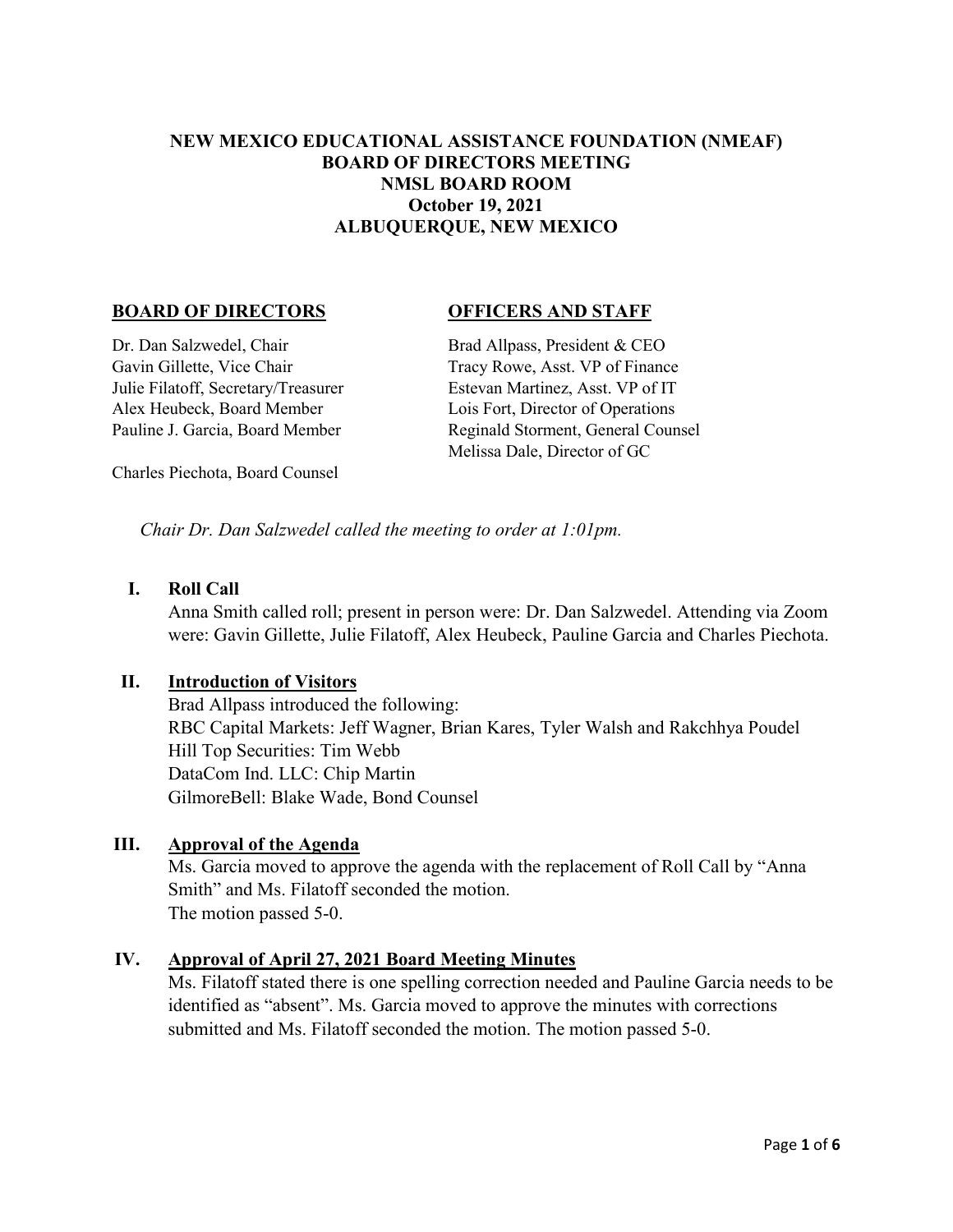## **NEW MEXICO EDUCATIONAL ASSISTANCE FOUNDATION (NMEAF) BOARD OF DIRECTORS MEETING NMSL BOARD ROOM October 19, 2021 ALBUQUERQUE, NEW MEXICO**

#### **V. Approval of June 28, 2021 Board Budget Meeting Minutes**

Ms. Garcia moved to approve the minutes and Mr. Gillette seconded the motion. The motion passed 5-0.

#### **VI. Approval of July 20, 2021 Board Meeting Minutes**

Ms. Garcia moved to approve the minutes with her name taken off the board list, (stating she was "Absent") and Mr. Gillette seconded the motion. The motion passed 5-0.

#### **VII. Approve Resolution to Issue Series 2021 Education Loan Bonds**

Mr. Allpass introduced Blake Wade, Bond Counsel and the group from RBC Capital Markets. Jeff Wagner presented an overview of the current situation and restructuring goals. Brian Kares explained the five goals:

- 1. Maximize 9.5% Floor
- 2. LIBOR Discontinuation
- 3. Refinancing
- 4. Reduce Cost of Funds
- 5. Improve Cash Flow

Mr. Kares presented the Proposed Restructuring Details and Outcomes. Ms. Garcia moved to approve the resolution as submitted and Mr. Gillette seconded the motion. The motion passed 5-0.

#### **VIII. Reappointment of Gavin Gillette to Board Term Through 2024**

Dr. Salzwedel and staff recommended the reappointment of Gavin Gillette as Vice Chair of the board and Mr. Gillette accepted the recommendation. Mr. Heubeck moved to reappoint Mr. Gillette and Ms. Filatoff seconded the motion. The motion passed 5-0.

*Ms. Garcia asked Dr. Salzwedel-Chairman for privilege to speak*: Ms. Garcia announced that she is resigning her position on the board and nominated Andrew Jacobson for the newly open position. Ms. Garcia then asked Dr. Salzwedel permission to be dismissed. *Ms. Garcia left the meeting at 2:00pm.*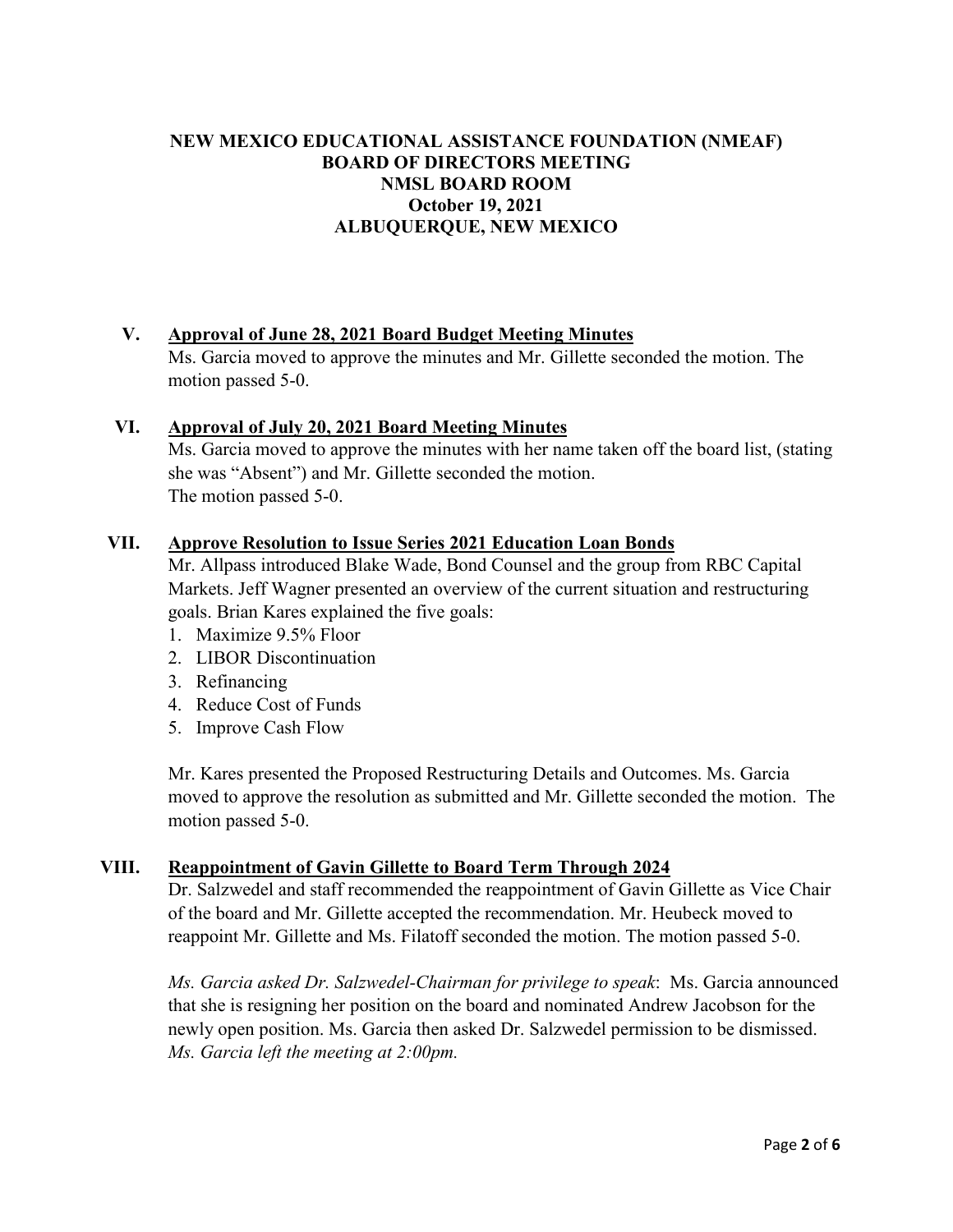### **NEW MEXICO EDUCATIONAL ASSISTANCE FOUNDATION (NMEAF) BOARD OF DIRECTORS MEETING NMSL BOARD ROOM October 19, 2021 ALBUQUERQUE, NEW MEXICO**

#### **IX. Election of Board Officers**

Mr. Allpass presented the current slate of Board Officers.

- 1. Dr. Dan Salzwedel Chair
- 2. Mr. Gillette Vice Chair
- 3. Ms. Filatoff Secretary/Treasurer

Ms. Filatoff moved to approve the reelection of the current slate as submitted and Mr. Gillette seconded the motion. The motion passed 4-0.

#### **X. Audit Committee Assignment**

Mr. Allpass recognized Mr. Heubeck and Mr. Gillette as being on the Audit Committee the past year. Dr. Dan Salzwedel appointed Mr. Gillette and Mr. Heubeck to the Audit Committee for another year.

#### **XI. Approval of NMEAF Officers**

- a. Brad Allpass President and CEO
- b. Grace Tackman Vice President HR and Administrative Services
- c. Estevan Martinez Assistant Vice President Information Technologies
- d. Tracy Row Assistant Vice President Finance

Mr. Gillette moved to approve officers as submitted and Ms. Filatoff seconded the motion. The motion passed 4-0.

#### **XII. Annual Approval of Board Policies**

Mr. Allpass stated the first four policies do not have any changes. The fifth policy (e. Travel and Reimbursement Procedures) contains wording changes but the changes will not impact how it applies to the foundation. Ms. Filatoff suggested the footnote be revised to current date and a format change could make it a smaller document. Mr. Heubeck moved to approve the policies as corrected and adjusted based on what was submitted and Ms. Filatoff seconded the motion. The motion passed 4-0.

#### **XIII. Audit Committee Report**

Mr. Heubeck stated the Audit Committee met on October 12, 2021. The Audit was completed June 30, 2021. The Auditor commented that the NMEAF Management team did a fantastic job and worked very well with the auditors. There were no findings. Mr.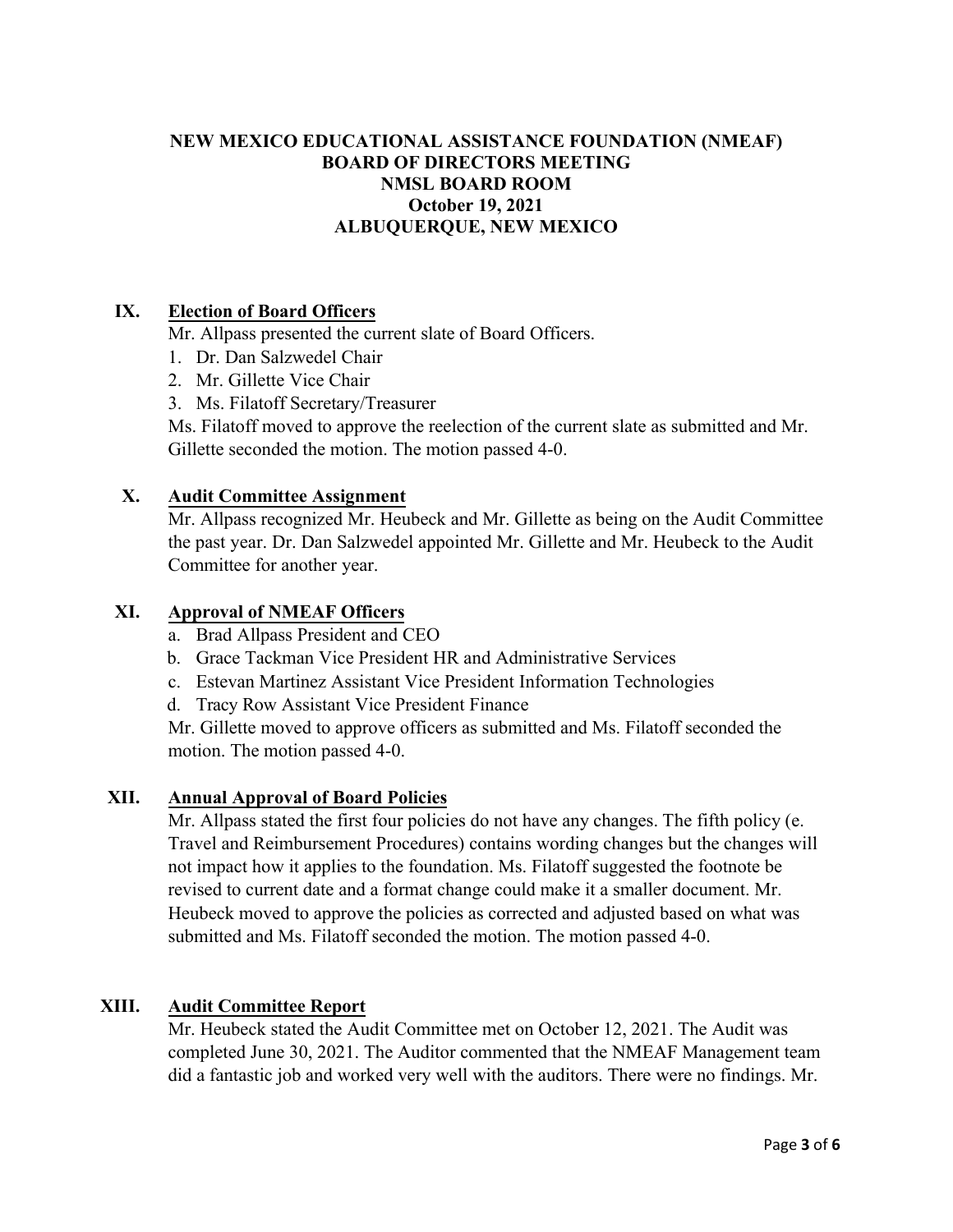### **NEW MEXICO EDUCATIONAL ASSISTANCE FOUNDATION (NMEAF) BOARD OF DIRECTORS MEETING NMSL BOARD ROOM October 19, 2021 ALBUQUERQUE, NEW MEXICO**

Heubeck moved to approve the June 30, 2021, Audit Financial Statement and Ms. Filatoff seconded the motion. The motion passed 4-0.

#### **XIV. President's Report**

a. Mr. Allpass stated the collection action is still on hold. The loan forgiveness program for public servants is being determined by the Department of Education and it is trying to leverage the 2003 "Heroes Act", allowing it to modify/suspend certain aspects of the loan program during periods of National Emergency, which we are under with the declaration of the pandemic beginning March 2020. The Foundation would be impacted if borrowers of FFELP loans consolidate their loans into direct lending from the present day to October 2022. The Foundation is requesting the Department of Education to encourage borrowers to go through an evaluation process prior to consolidating, enabling the borrower to be fully informed and thus able to make a decision in their best interest.

 *Dr. Dan Salzwedel dismissed himself from the meeting at 2:30pm.* 

- b. Mr. Allpass stated the Foundation is working to expand its revenue stream through the outreach program and investments. Mr. Storment discussed the NMEAF/NMSLGC Investment Fund Term Sheet and the Operational Concept. Mr. Piechota commented on being mindful of the "non-profit" entity and also various aspects of liability. Mr. Allpass recommended a meeting take place in a few weeks with a member from each of the two boards to work on the Agreement and parameters and then present to both boards.
- c. Mr. Heubeck attended CRI's Board Meeting. He reported that CRI is working on making its organization more efficient and profitable. Ms. Rowe commented that the organization is trending up now with performance improvement. Mr. Storment added that the administration changes have been positive.

#### **XV. Financial Report**

Ms. Rowe presented the Servicing Agreement for 2021-2022. Ms. Filatoff stated that on the last page of the Servicing Agreement, the dates all need to match. Ms. Rowe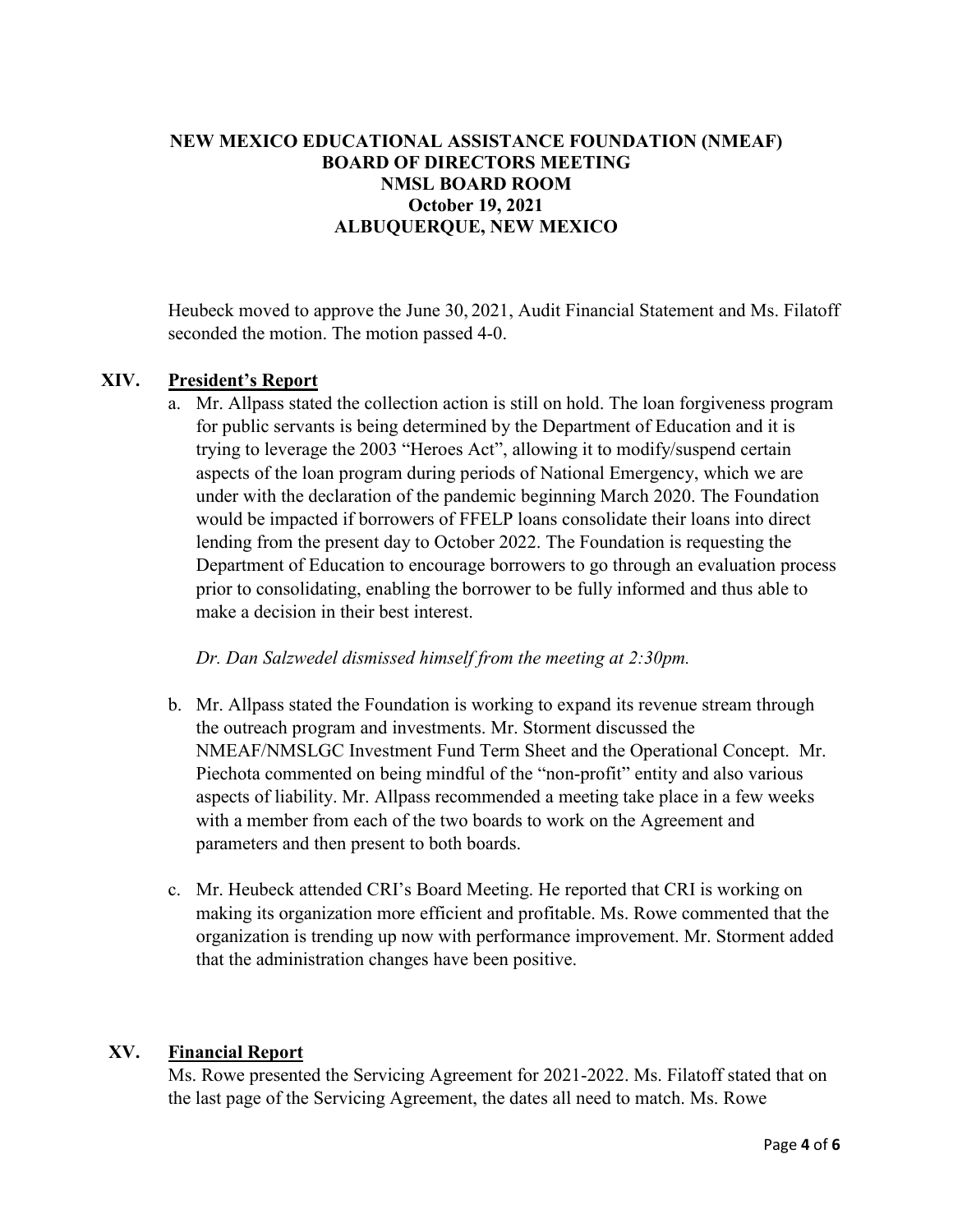## **NEW MEXICO EDUCATIONAL ASSISTANCE FOUNDATION (NMEAF) BOARD OF DIRECTORS MEETING NMSL BOARD ROOM October 19, 2021 ALBUQUERQUE, NEW MEXICO**

commented that a second date will be added to the right of the original "Executed" date. Ms. Filatoff moved to approve the Servicing Agreement and Mr. Heubeck seconded the motion.

The motion passed 3-0.

Ms. Rowe presented the September 30, 2021 Financial Statements. There were no questions.

#### **XVI. Organizational and Department Reports**

a. Community Outreach

Mr. Allpass stated that the Outreach staff have been contacting students/parents to remind them to complete the FAFSA. On April 9, 2021, 34.6% of The New Mexico High School Seniors had completed the FAFSA; by September, that had increased to 52.1%. Mr. Allpass further explained the work of the Outreach staff.

There were no further questions or comments for the Department Reports.

#### **XVII. Other Matters**

Next Board Meeting: January 25, 2022

#### **XVIII. Executive Session**

No Executive Session was held.

#### **XIX. Adjournment**

Ms. Filatoff moved to adjourn the meeting and Mr. Heubeck seconded the motion. The motion was passed 3-0

*Meeting adjourned 3:29pm*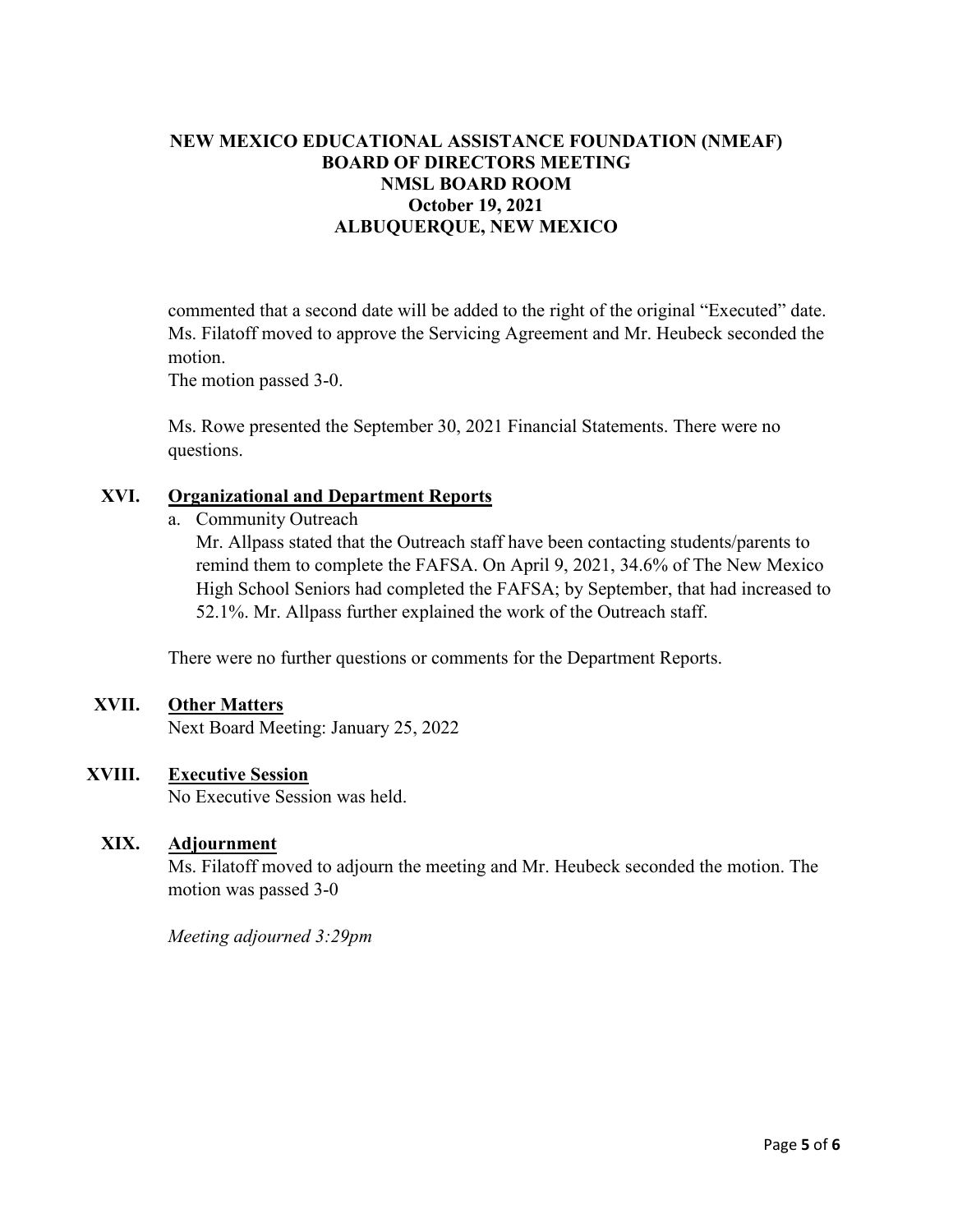## **NEW MEXICO EDUCATIONAL ASSISTANCE FOUNDATION (NMEAF) BOARD OF DIRECTORS MEETING NMSL BOARD ROOM October 19, 2021 ALBUQUERQUE, NEW MEXICO**

**Date** 02/25/2022 **Date** 02/11/2022

**Dr. Dan Salzwedel Julie Filatoff** 

 $\beta$ an Salzwedel

**NMEAF Chair** NMEAF Secretary/Treasurer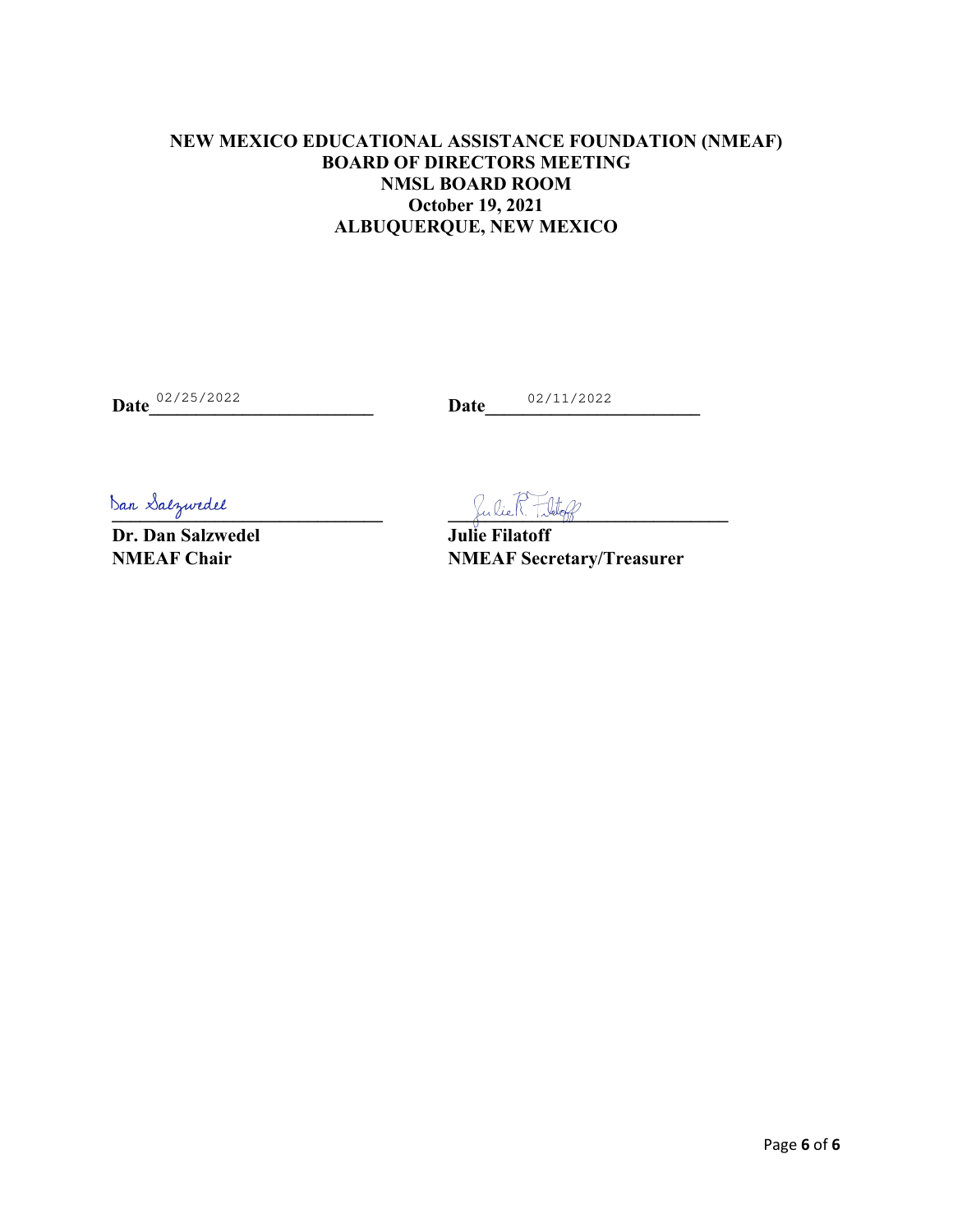#### $\big\vert$  RightSignature citrix

# **SIGNATURE CERTIFICATE**

#### **TRANSACTION DETAILS DOCUMENT DETAILS**

**Reference Number** D893F343-BE82-463A-9E8B-51E031277177

**Transaction Type** Signature Request

**Sent At** 02/11/2022 10:56 EST

**Executed At** 02/25/2022 13:39 EST

**Identity Method** email **Distribution Method**

email

**Signed Checksum** 2434729b3dc5d49b127ee4a1cd4be20598fbbcc481a32103dbc220433abcab52

**Signer Sequencing** Disabled **Document Passcode** Disabled

**S I G N E R S**

**Name** Dr. Dan Salzwedel **Email** sbratkid@aol.com **Components**  $\overline{\phantom{0}}$ 

**SIGNER E-SIGNATURE EVENTS**

**Status** signed **Multi-factor Digital Fingerprint Checksum** 02262fd7bfbc2d51f521c4b40d1f3d01791918fa089c9de9440e491a9fb14ed6

**IP Address** 216.170.139.221

**Device** Chrome via Windows **Typed Signature**

Dan Salzwedel

**Signature Reference ID** 

**Original Checksum**

10192021 Nmeaf Board Meeting Minutes Final

10192021 nmeaf board meeting minutes final.pdf

9ce91dacd2cecd2320ef71ffdc5d951f168c8f40734f59357dde0b55e712070c

**Viewed At** 02/25/2022 13:36 EST

**Identity Authenticated At** 02/25/2022 13:39 EST **Signed At** 02/25/2022 13:39 EST

**Name** Julie Filatoff **Email** julie.filatoff@state.nm.us

**Components**  $\overline{2}$ 

signed **Multi-factor Digital Fingerprint Checksum** be154a65b318c7904115303e3beede529b617d63946b856a2fd7c7892488bed4

**IP Address** 67.0.72.239

**Device** Chrome via Windows **Drawn Signature**

Julie R. F

**Signature Reference ID** EC70A58D **Signature Biometric Count** 1183

**Viewed At** 02/11/2022 11:10 EST

**Identity Authenticated At** 02/11/2022 11:11 EST **Signed At** 02/11/2022 11:11 EST





**Document Name**

**Filename**

**Pages** 6 pages **Content Type** application/pdf **File Size** 327 KB

#### **R E F E R E N C E N U M B E R**

D893F343-BE82-463A-9E8B-51E031277177